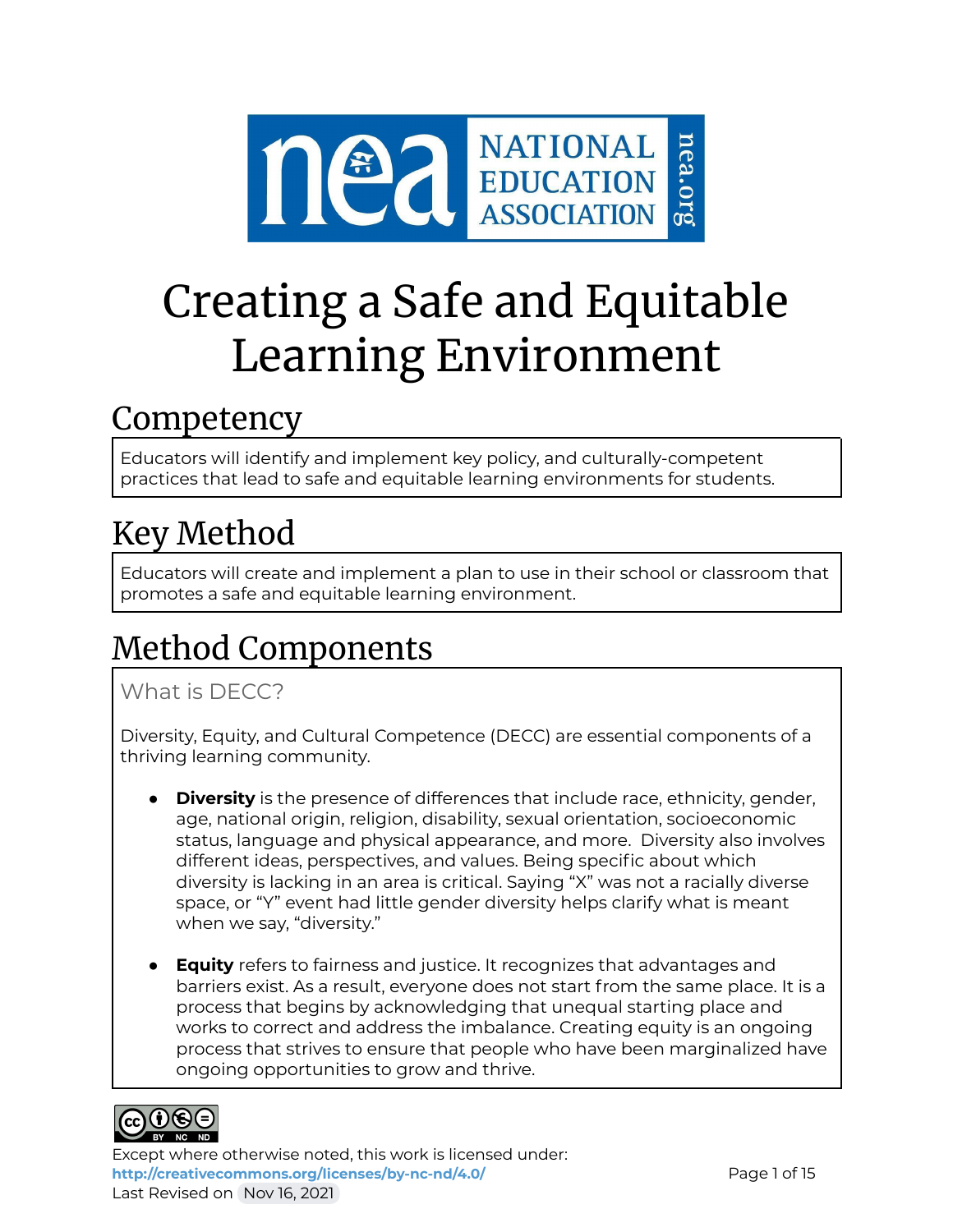● **Cultural Competence** is the ability to understand, appreciate and interact with people from cultures or belief systems different from one's own.

Part of being culturally competent includes having cultural humility, . a dispositional trait that allows us to be dynamic. "It takes the stance of being open to the "other" when interacting with people from different cultural backgrounds. Additionally, cultural humility lacks the superiority complex evident when an individual interprets their own cultural values as more meaningful and worthwhile than the values of others. Rather than concentrating solely on knowledge of another person's cultural background, cultural humility proposes openness and humility when engaging with individuals from a cultural background different from our own." *Source: Celebrating Cultural Humility in Education*

This micro-credential will equip and prepare you to support students on a variety of topics related to diversity, equity and cultural competence.

### Safe and Equitable Learning Environments

Safe and equitable learning environments are essential for educators, students, and families to thrive. There are three types of school safety:

**Physical Safety**—The protection of everyone — families, caregivers, students, school staff, and the larger community — from violence, theft, weapons, and other threats.

**Mental Safety (Psychological Safety)** — Having the belief that you will not be humiliated or teased when you offer ideas, ask questions, and admit to making mistakes. Mental safety is the freedom from retribution, embarrassment, unwanted attention, punishment, or ridicule.

**Emotional Safety** — Feeling safe to express emotions without fear of being put down, criticized, or told to act, be or feel different.

**Equitable Learning Environments** ensure "every student has access to the educational resources and rigor they need at the right moment in their education across race, gender, ethnicity, language, disability, sexual orientation, family background, and/or family income." (*Source: The Aspen Education & Society Program and the Council of Chief State School Officers,2017*)

The unfortunate reality is that many students do not feel safe or can experience an equitable learning environment. Data from 2015 show:

- 28% of students in grades 6–12 reported being bullied at school and online
- 5.6% of 9th–12th graders did not go to school because they felt unsafe
- 46% of girls and 22% of boys in grades 7–12 reported being sexually harassed

### ெ⊕ெ

Except where otherwise noted, this work is licensed under: **<http://creativecommons.org/licenses/by-nc-nd/4.0/>** Page 2 of 15 Last Revised on Nov 16, 2021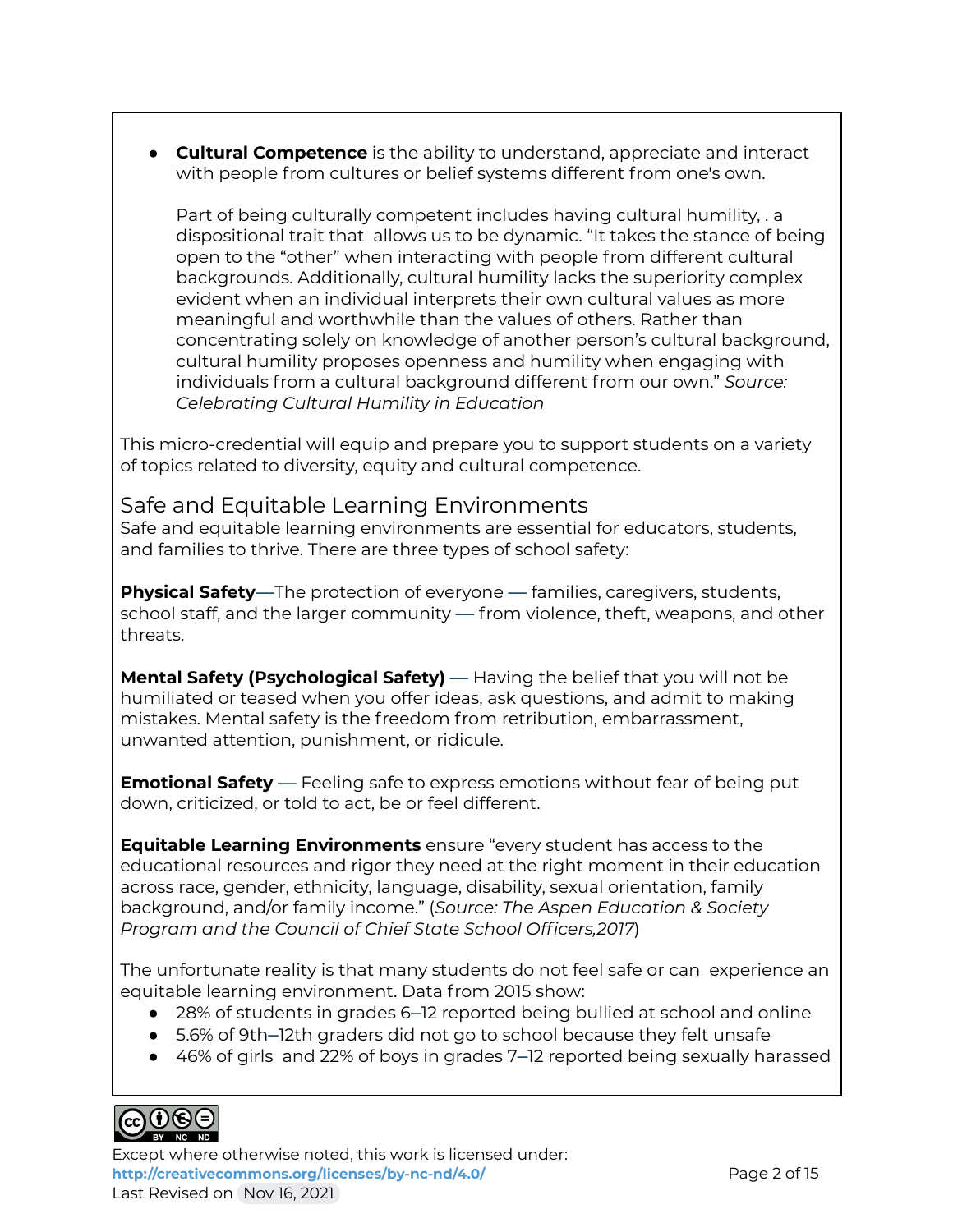#### Source: Readiness & Emergency [Management](https://rems.ed.gov/docs/Student_Perceptions_Safety_Fact_Sheet_508C.pdf) for Schools: Student Perceptions of [Safety](https://rems.ed.gov/docs/Student_Perceptions_Safety_Fact_Sheet_508C.pdf) Fact Sheet

Every student deserves a safe, welcoming, affirming learning environment. For this to happen, educators must:

- Implement racial justice
- Prevent violence and bullying
- Promote gender equality
- Support LGBTQ+ youth
- Support students with differing abilities

### The Impact of Unsafe Schools

An unsafe school environment can dramatically shift school culture, student learning, and the social and emotional health of students and staff. Studies show that unsafe school environments also affect student attendance, which leads to increased absences, lower academic performance, and disengagement from school. In unsafe schools, the quality of education can also suffer. It is difficult for students to focus on instruction when they feel under physical, mental or emotional threat.

#### **School Resource Officers**

In many of the nation's schools and districts, School Resource Officers (SROs) are meant to promote and improve school safety, but studies show their presence often creates unsafe spaces for students of color and can trigger physical, mental and emotional stress.

Data from the American Civil Liberties Union (ACLU) show that schools with SROs reported 3.5 times as many arrests as schools without police. These arrests disproportionately affect students of color and students with disabilities. Just as there is a concentration of police in low-income communities of color, their presence in schools is also racialized. According to findings from the ACLU, "students of color are more likely to go to a school with a police officer, more likely to be referred to law enforcement, and more likely to be arrested at school. Nationally, Black students are more than twice as likely as their White classmates to be referred to law enforcement. Black students are three times as likely to be arrested as their White classmates, and in some states, Black girls are over eight times as likely to be arrested as White girls. During the 2015-16 school year, 1.6 million students attended a school with a sworn law enforcement officer and no counselor."

The presence of SROs in schools contributes to the "school-to-prison pipeline," a process in which a school's disciplinary policies and practices put students into contact with law enforcement and the criminal juvenile justice system. Instead of receiving interventions such as restorative practices, counseling, or providing other support, an overwhelming number of students of color are placed in the hands of law enforcement who are trained to detain, handcuff, and arrest.



Except where otherwise noted, this work is licensed under: <http://creativecommons.org/licenses/by-nc-nd/4.0/> **Page 3 of 15** Last Revised on Nov 16, 2021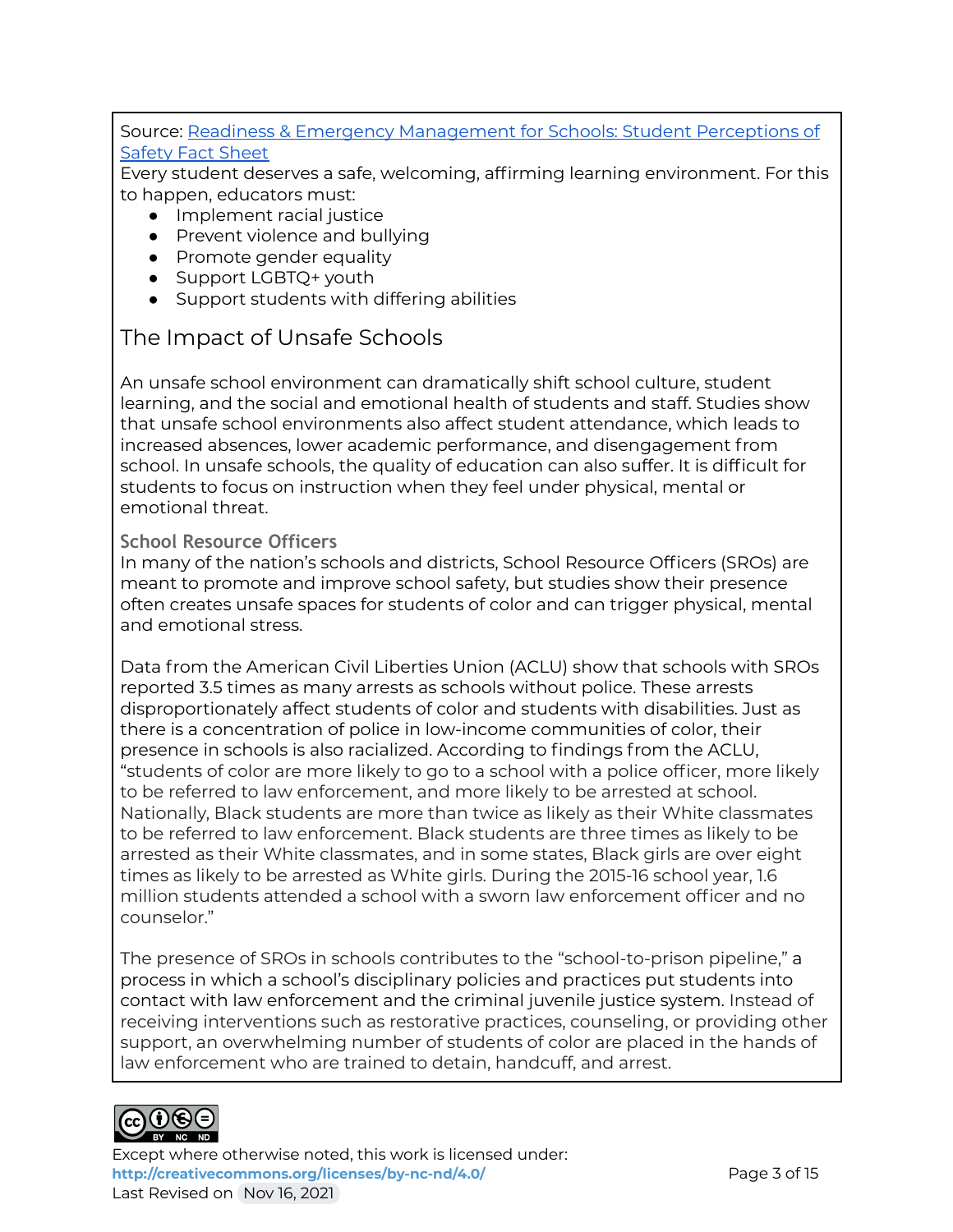According to data from the Chicago Lawyers Committee for Civil Rights:

- **SROs do not improve school safety or reduce school violence.** There is no clear evidence that SROs or guards in schools are effective in preventing school violence.[\[i\]](https://www.clccrul.org/blog/2020/6/23/research-sros#_edn1) A review of 40 years of evaluations of school policing showed no positive impact on school safety outcomes.[\[ii\]](https://www.clccrul.org/blog/2020/6/23/research-sros#_edn2)
- **Schools with SROs criminalize and arrest youth for minor misbehavior.** When SROs or security are present in schools, trivial forms of student misconduct are more likely to result in arrest and court referral[.\[vi\]](https://www.clccrul.org/blog/2020/6/23/research-sros#_edn6) Most secondary school administrators say their SROs are involved in school discipline, even in situations where no crime was committed[.\[vii\]](https://www.clccrul.org/blog/2020/6/23/research-sros#_edn7)
- **Police encounters trigger stress, fear, trauma, and anxiety for Black and other youth of color**, which can harm their mental health and erode educational performance. The health consequences of police contact are even greater when youth believe they are being stopped or targeted because of their race or ethnicity. One study found that extensive low-level police contact significantly reduced test scores for African-American teenage boys, perpetuating racial inequalities in educational outcomes.[\[ix\]](https://www.clccrul.org/blog/2020/6/23/research-sros#_edn9)

### Strategies to promote safer schools

The data show that when promoting safer schools, students and teachers benefit from strong, authentic relationships, restorative justice practices, mental health services, and social and emotional learning.

The following strategies can be implemented to promote safer and just schools for students:

- Prevent and/or Intervene in Bullying
	- Bullying may be the most prevalent type of school violence. Over 75% of students report being bullied at least once in their school career. Students from marginalized communities (e.g., students of color, LGBTQ+ and students with disabilities) are more likely to be bullied, harassed or victimized by violence in schools. Thus, making bullying prevention a DECC issue. There are many ways to address bullying. Some include:
		- Defining what bullying means for students (harassment, threats of violence, exclusion, physical violence, etc.)
		- Intentionally creating positive and affirming class and school environments
		- Building community among students (e.g., morning meetings, peer buddies, etc.)
		- Surveying students to learn where bullying happens and how



Except where otherwise noted, this work is licensed under: **<http://creativecommons.org/licenses/by-nc-nd/4.0/>** Page 4 of 15 Last Revised on Nov 16, 2021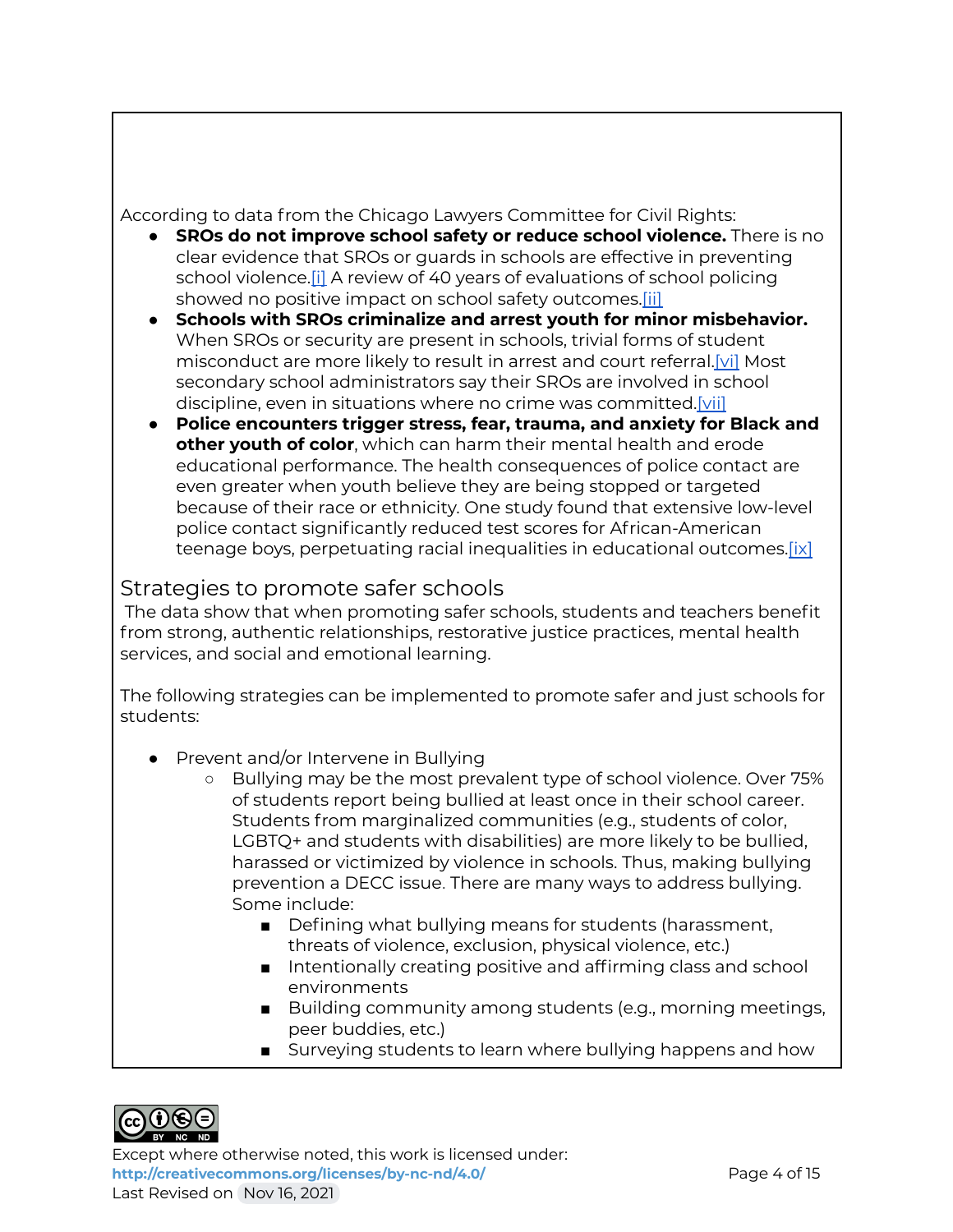- Having a visible presence in places where bullying is likely to occur, and interrupting and addressing harmful behavior when it happens
- Agreeing on classroom safety norms with students
- Conducting role playing with students to practice how bystanders can interrupt bullying if and when they see it
- Communicating with parents about behavioral expectations related to bullying
- Educators and school staff intervening when they witness bullying
- Promote Emotional Safety of Students
	- Emotional safety is essential for learning. When students feel safe, they are better able to discover, explore and fully engage in learning. These are a few ways to promote emotional safety:
		- Create classroom routines that offer predictability
		- Educators model empathy for students
		- Provide opportunities for students to share about how they are feeling, either publicly (i.e., in restorative circles) or privately (i.e., in journals)
		- Create time during the day for a quiet pause or reflection. This allows the brain to "catch up" and process new experiences
		- Build authentic relationships. Taking time to get to know your students will promote their emotional safety
		- Engage students in activities that build trust among each other
		- Encourage and reinforce students treating each other with kindness and respect
- Promote Physical Safety of Students
	- Physical safety ensures students can move about your class and school building without threat of physical harm. You can promote physical safety by:
		- Ensure physical aspects of environment are welcoming, comfortable and safe
		- Designing your classroom space in ways that eliminate clutter and other physical safety hazards
		- Ensuring there are classroom and school policies to promote students' physical safety
		- Practicing "what to do" in the event of emergencies
		- Teach students conflict resolution strategies that do not involve aggressive acts
- Promote the Mental Safety of Students
	- Butnor (year?) asserts that intellectual safety is not simply feeling comfortable; rather you can promote mental safety by:



Except where otherwise noted, this work is licensed under: **<http://creativecommons.org/licenses/by-nc-nd/4.0/>** Page 5 of 15 Last Revised on Nov 16, 2021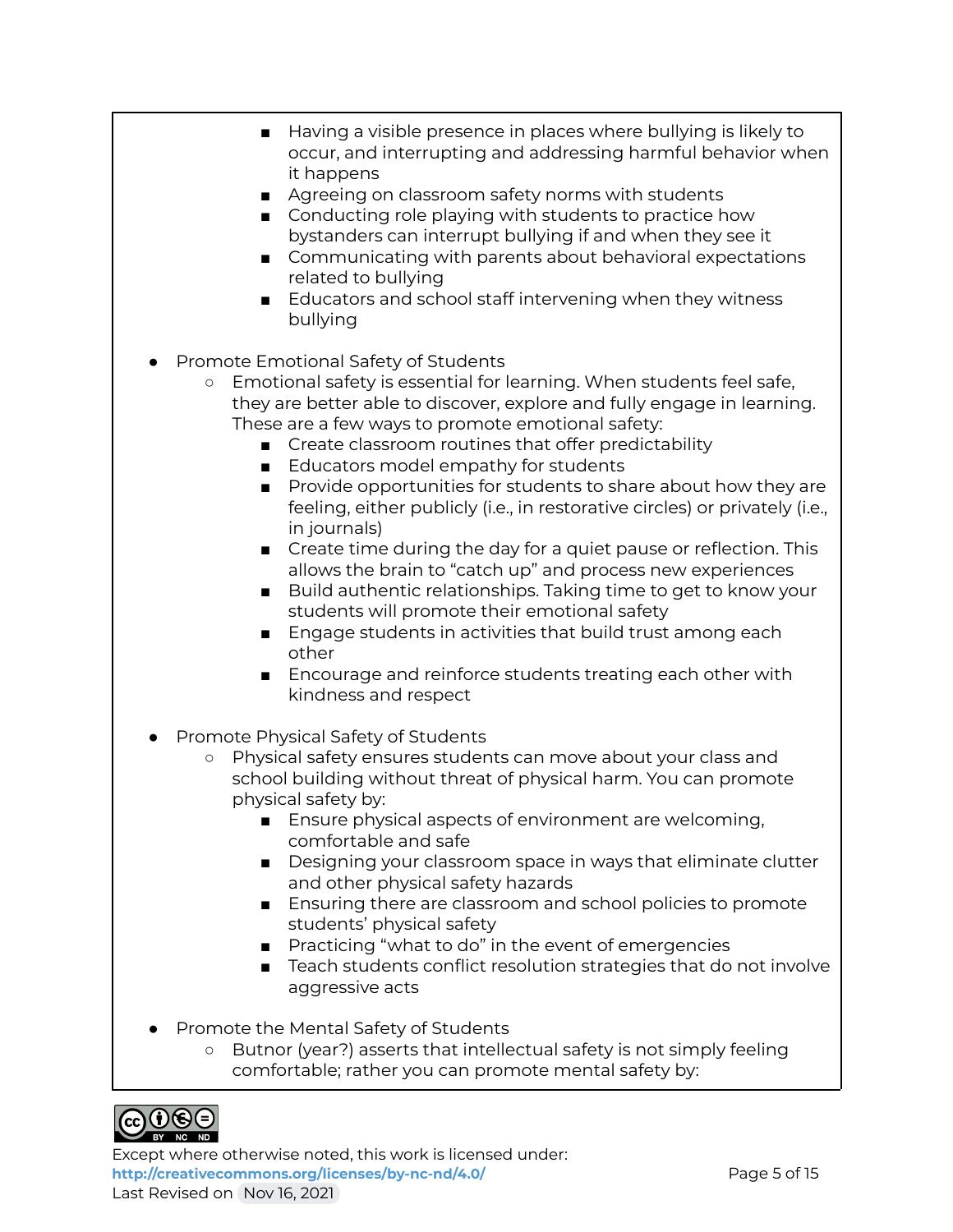- Building strong teacher-student relationships are key to promoting intellectual or mental safety for students
- Ensuring students connect with and contextualize the curriculum you are teaching
- Helping students think deeply and critically
- Promote Inclusion & Belonging
	- When all students feel welcomed and included in the classroom, there is a natural sense of safety. You can promote inclusion and belonging by:
		- Integrating aspects of your students' identity and culture into lessons and the academic curriculum
		- Fostering authentic relationships
		- Paying attention to students' needs and emotions. Keep in mind that not every student learns in the same way or feels comfortable participating in class discussions. Consider alternate ways students can show mastery of content
- Address Bias and Discrimination
	- In a safe school environment, all students and staff feel comfortable and supported in being who they are—without the shadow of unconscious bias or more overt -isms and -phobias. You can promote welcoming environments by:
		- Identifying your biases and working to interrupt its influence on your work with students, families, and colleagues
		- Identifying and interrupting the subtle and overt ways systemic racism, discrimination, homophobia and other social injustices may show up in your class or school community
		- Listening and learning from students to understand their experience in your class or school community

**Examples of Ways to Promote Safe and Equitable Schools** A few ways in which schools have created conditions to make their learning environments safe and equitable are outlined below.

Schools have:

- Included plans for instruction (whether in-person or virtual) that address racial and social equity in the provision of instruction and support services
- Included professional development training for educators on topics such as cultural responsiveness, bullying, family engagement and more. Included workshops for families about the school system, how to navigate often complex school partnerships, career and college planning, and disability or supplemental services.
- Involved educators, students, and families in each step of the planning process for any form of virtual teaching and learning, including adjusting the curriculum and methods of instruction



Except where otherwise noted, this work is licensed under: <http://creativecommons.org/licenses/by-nc-nd/4.0/><br>
Page 6 of 15 Last Revised on Nov 16, 2021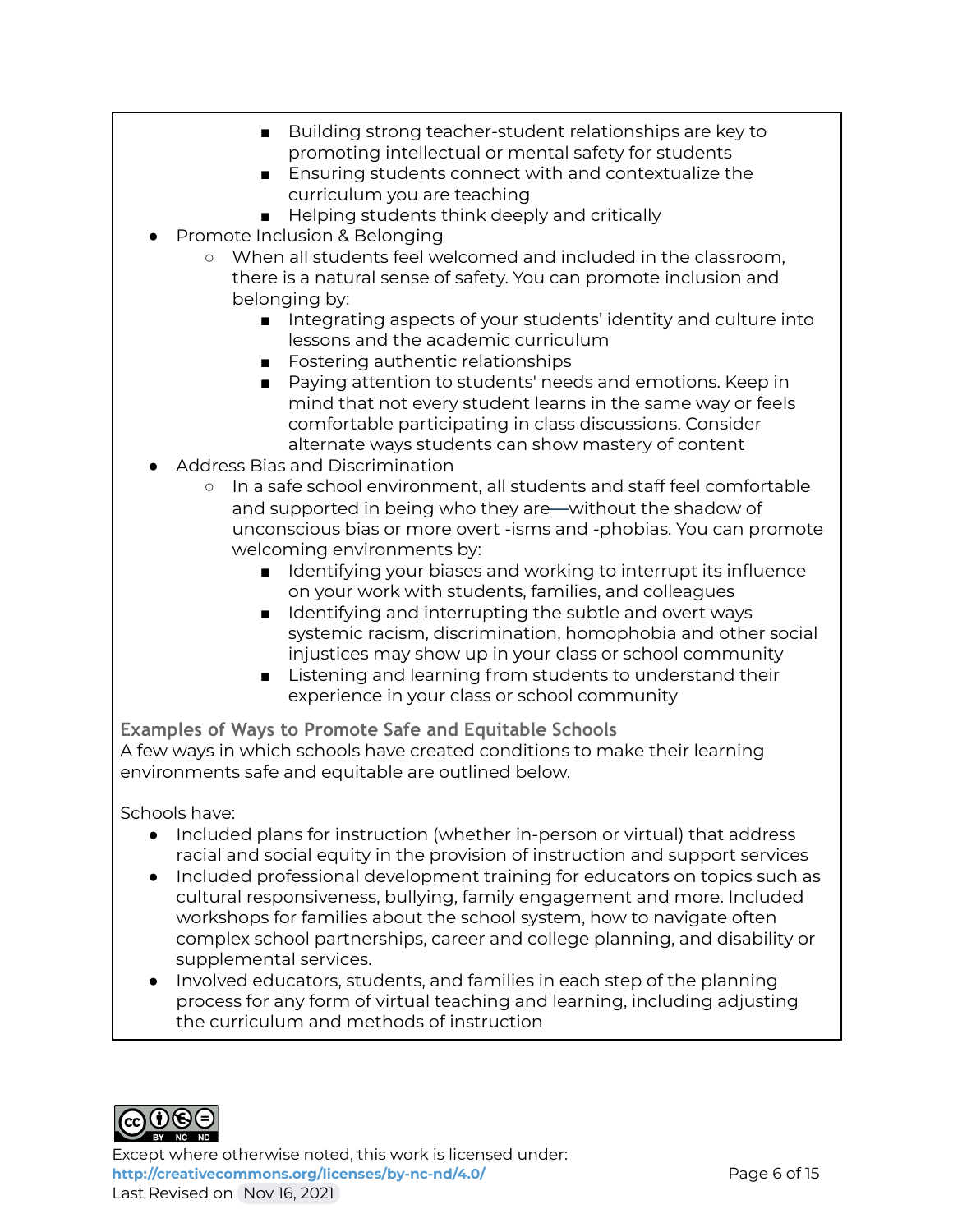- Addressed device access for every student and educator, high-speed internet access for every student and educator, and accommodates gaps in such services.
- Trained staff in proven strategies such as restorative justice practices and trauma-informed practices, and have worked to increase counseling and school health staff to effectively and empathetically support students in ways that allow them to learn, grow, and thrive.

Schools have provided:

- Coordinators to support and respond to student and family concerns around issues that impact student well-being and academic success (including but not limited to technology access, student health and well-being, students with IEPs, English Language Learners, students who are differently abled, students experiencing homelessness, LGBTQ+ students, students experiencing grief, and students accessing school meals),
- Additional supports such as group counseling, adult mentors, or referrals to community organizations that offer mental health supports and/or social services.
- Care, attention and learning opportunities students are guaranteed and deserve.

### Safe and Supportive Schools Model

According to the Safe and Supportive Schools Model, which was developed by a national panel of researchers and other experts, positive school climate includes:

1. Engagement

This category includes strong relationships between students, teachers, families, and schools; and strong connections between schools and the broader community. The important elements in this category are:

- Cultural and linguistic competence
- Authentic relationships
- School participation
- 2. Safety

This category includes schools and school-related activities where students are safe from violence, bullying, harassment, and controlled-substance use. The important elements in this category are:

- Emotional safety
- Physical safety
- Elimination of bullying/cyberbullying
- Substance abuse
- Emergency readiness/management
- 3. Environment



Except where otherwise noted, this work is licensed under: **<http://creativecommons.org/licenses/by-nc-nd/4.0/>** Page 7 of 15 Last Revised on Nov 16, 2021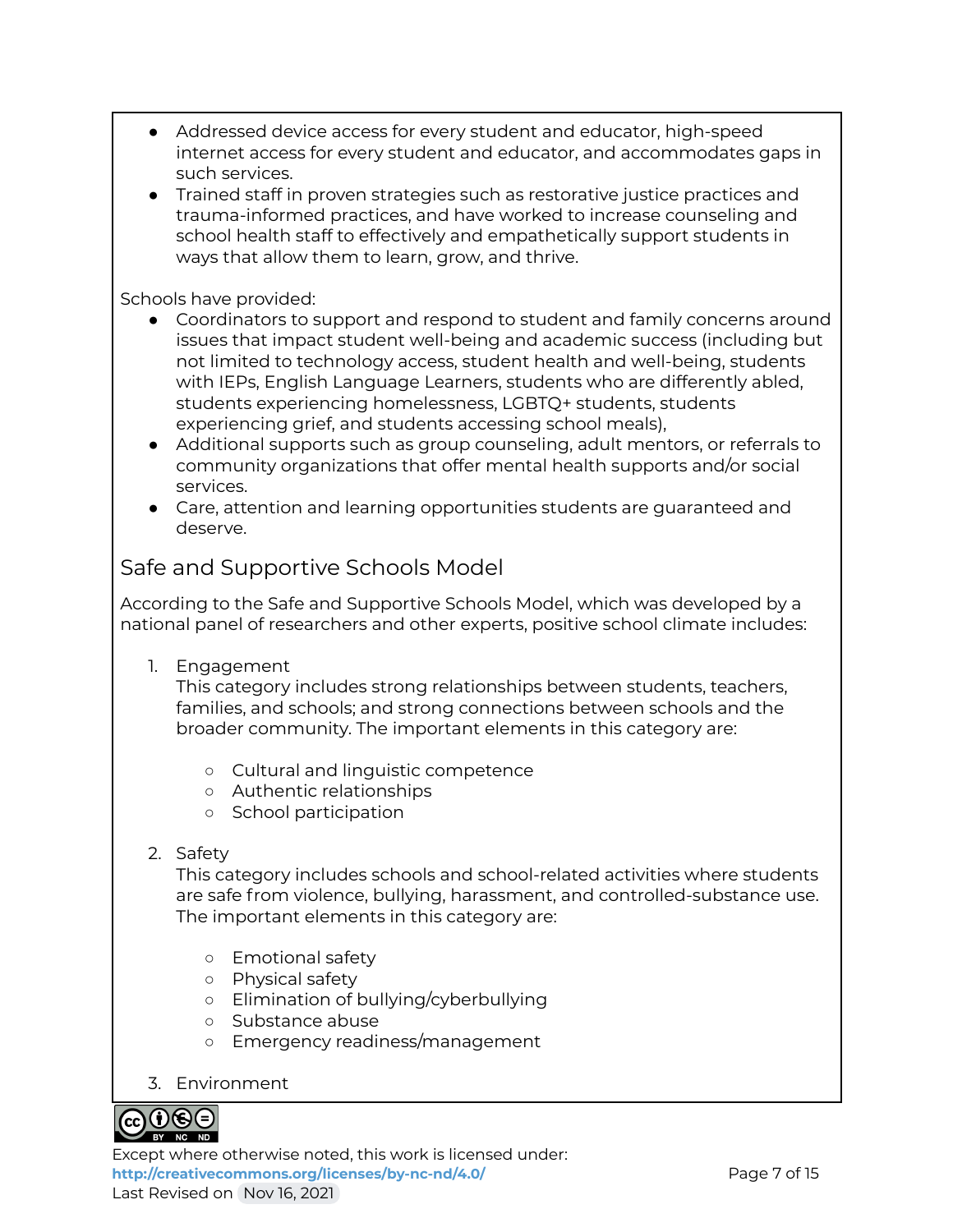This category includes appropriate facilities, well-managed classrooms, available school-based health supports, and a clear, fair disciplinary policy. The important elements in this category are:

- Safe physical environment
- Instructional environment
- Physical health
- Mental health
- Discipline

Adapted from: <https://safesupportivelearning.ed.gov/school-climate-improvement>

# Supporting Rationale and Research

Adelman, H. S., & Taylor, L. (2006). Mental health in schools and public health. *Public health reports (Washington, D.C.: 1974)*, *121*(3), 294–298. <https://doi.org/10.1177/003335490612100312> <https://www.ncbi.nlm.nih.gov/pmc/articles/PMC1525289/>

Ali, T., Chandra, S., Cherukumilli, S., Fazlullah, A., Galicia, E., Hill, H., McAlpine, N., McBride, L., Vaduganathan, N., Weiss, D., Wu, M. (2021). Looking back, looking forward: What it will take to permanently close the K–12 digital divide. San Francisco, CA: Common Sense Media.

[https://www.commonsensemedia.org/sites/default/files/uploads/pdfs/final\\_-\\_what\\_i](https://www.commonsensemedia.org/sites/default/files/uploads/pdfs/final_-_what_it_will_take_to_permanently_close_the_k-12_digital_divide_vfeb3.pdf) [t\\_will\\_take\\_to\\_permanently\\_close\\_the\\_k-12\\_digital\\_divide\\_vfeb3.pdf](https://www.commonsensemedia.org/sites/default/files/uploads/pdfs/final_-_what_it_will_take_to_permanently_close_the_k-12_digital_divide_vfeb3.pdf)

Andermo, S., Hallgren, M., Nguyen, TTD. *et al.* School-related physical activity interventions and mental health among children: a systematic review and meta-analysis. *Sports Med - Open* 6, 25 (2020).

<https://doi.org/10.1186/s40798-020-00254-x>

[https://sportsmedicine-open.springeropen.com/articles/10.1186/s40798-020-00254](https://sportsmedicine-open.springeropen.com/articles/10.1186/s40798-020-00254-x) [x](https://sportsmedicine-open.springeropen.com/articles/10.1186/s40798-020-00254-x)

Distance Learning with Common Sense: Meeting the Digital Needs of Underserved Families: Jamie Nunez and Vicki Saylor of Common Sense sit down with Arcelia Gonzalez, regional family engagement liaison at Oakland Unified School District in California, to discuss ways to support underserved families. Arcelia shares ways to identify communication gaps and support students with limited tech access. <https://www.youtube.com/watch?v=l-WnIqwxVKg&t=508s>

Kosciw, J. G., Greytak, E. A., Zongrone, A. D., Clark, C. M., & Truong, N. L. (2018). The 2017 National School Climate Survey: The experiences of lesbian, gay, bisexual, transgender, and queer youth in our nation's schools. New York: GLSEN. <https://files.eric.ed.gov/fulltext/ED590243.pdf>



Except where otherwise noted, this work is licensed under: **<http://creativecommons.org/licenses/by-nc-nd/4.0/>** Page 8 of 15 Last Revised on Nov 16, 2021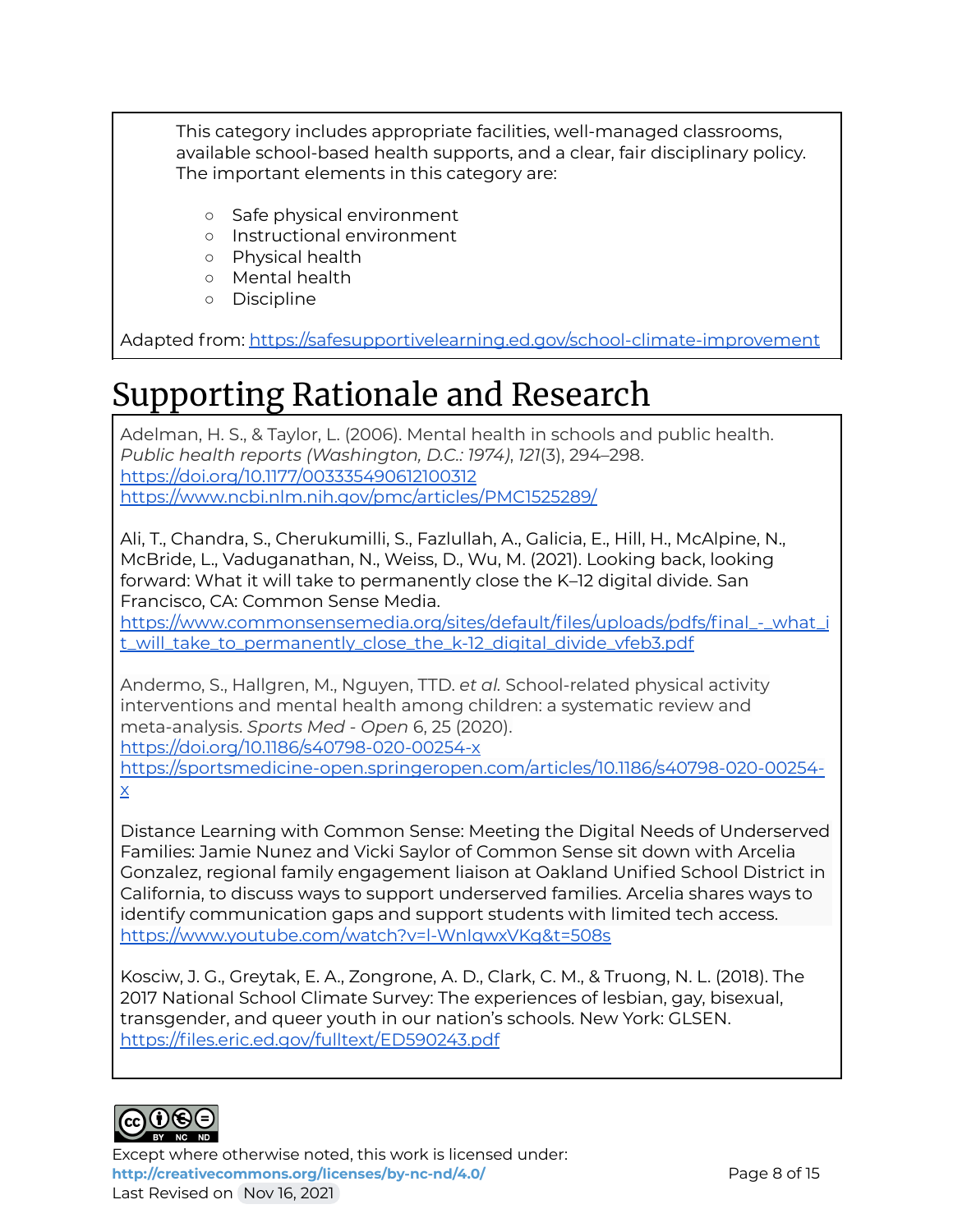National Association of School Psychologists. (2021). *Comprehensive School-Based Mental and Behavioral Health Services and School Psychologists* [handout]. Author.

[https://www.nasponline.org/resources-and-publications/resources-and-podcasts/m](https://www.nasponline.org/resources-and-publications/resources-and-podcasts/mental-health/school-psychology-and-mental-health/comprehensive-school-based-mental-and-behavioral-health-services-and-school-psychologists) [ental-health/school-psychology-and-mental-health/comprehensive-school-based](https://www.nasponline.org/resources-and-publications/resources-and-podcasts/mental-health/school-psychology-and-mental-health/comprehensive-school-based-mental-and-behavioral-health-services-and-school-psychologists)[mental-and-behavioral-health-services-and-school-psychologists](https://www.nasponline.org/resources-and-publications/resources-and-podcasts/mental-health/school-psychology-and-mental-health/comprehensive-school-based-mental-and-behavioral-health-services-and-school-psychologists)

School Discipline Support Initiative 2020. <https://supportiveschooldiscipline.org/cultural-and-linguistic-competence>

Tubbs, J. E., & Garner, M. (2008). The Impact of school climate on school outcomes. Journal of College Teaching & Learning, 5(9), 17–26. [https://digitalcommons.kennesaw.edu/cgi/viewcontent.cgi?referer=http://scholar.g](https://digitalcommons.kennesaw.edu/cgi/viewcontent.cgi?referer=http://scholar.google.com/&httpsredir=1&article=1615&context=facpubs) [oogle.com/&httpsredir=1&article=1615&context=facpubs](https://digitalcommons.kennesaw.edu/cgi/viewcontent.cgi?referer=http://scholar.google.com/&httpsredir=1&article=1615&context=facpubs)

Williams, J.D.(2003) Student engagement at school: A sense of belonging and participation. Results from PISA 2000. OECD: Organisation for Economic Co-operation and Development.

[https://www.oecd.org/education/school/programmeforinternationalstudentassess](https://www.oecd.org/education/school/programmeforinternationalstudentassessmentpisa/33689437.pdf) [mentpisa/33689437.pdf](https://www.oecd.org/education/school/programmeforinternationalstudentassessmentpisa/33689437.pdf)

Stern and Petrosino, What Do We Know About the Effects of School Based Law Enforcement on School Safety, West Ed Justice and Prevention Research Center, April 2019,

[https://www.wested.org/wp-content/uploads/2018/04/JPRC-Police-Schools-Brief.pd](https://www.wested.org/wp-content/uploads/2018/04/JPRC-Police-Schools-Brief.pdf) [f.](https://www.wested.org/wp-content/uploads/2018/04/JPRC-Police-Schools-Brief.pdf)

Resendes, West. (2020) Police in Schools Continue to Target Black, Brown, and Indigenous Students with Disabilities. The Trump Administration Has Data That's Likely to Prove It.

[https://www.aclu.org/news/criminal-law-reform/police-in-schools-continue-to-targe](https://www.aclu.org/news/criminal-law-reform/police-in-schools-continue-to-target-black-brown-and-indigenous-students-with-disabilities-the-trump-administration-has-data-thats-likely-to-prove-it/) [t-black-brown-and-indigenous-students-with-disabilities-the-trump-administratio](https://www.aclu.org/news/criminal-law-reform/police-in-schools-continue-to-target-black-brown-and-indigenous-students-with-disabilities-the-trump-administration-has-data-thats-likely-to-prove-it/) [n-has-data-thats-likely-to-prove-it/](https://www.aclu.org/news/criminal-law-reform/police-in-schools-continue-to-target-black-brown-and-indigenous-students-with-disabilities-the-trump-administration-has-data-thats-likely-to-prove-it/)

### Resources

Safe and Just Schools

**D** [TEDxGoldenGateED](https://www.youtube.com/watch?v=2CwS60ykM8s) - Jeff Duncan-Andrade - Growing Roses in Concrete

**D** What's [Cyberbullying?](https://www.youtube.com/watch?v=6ctd75a7_Yw)

Cops and No [Counselors](https://www.aclu.org/issues/juvenile-justice/school-prison-pipeline/cops-and-no-counselors)

Build Your School's [Opportunity](http://pages.email.nea.org/your-school-checklist/?_ga=2.228116957.1921982853.1623002000-964350190.1610385412) Checklist



Except where otherwise noted, this work is licensed under: <http://creativecommons.org/licenses/by-nc-nd/4.0/><br>
Page 9 of 15 Last Revised on Nov 16, 2021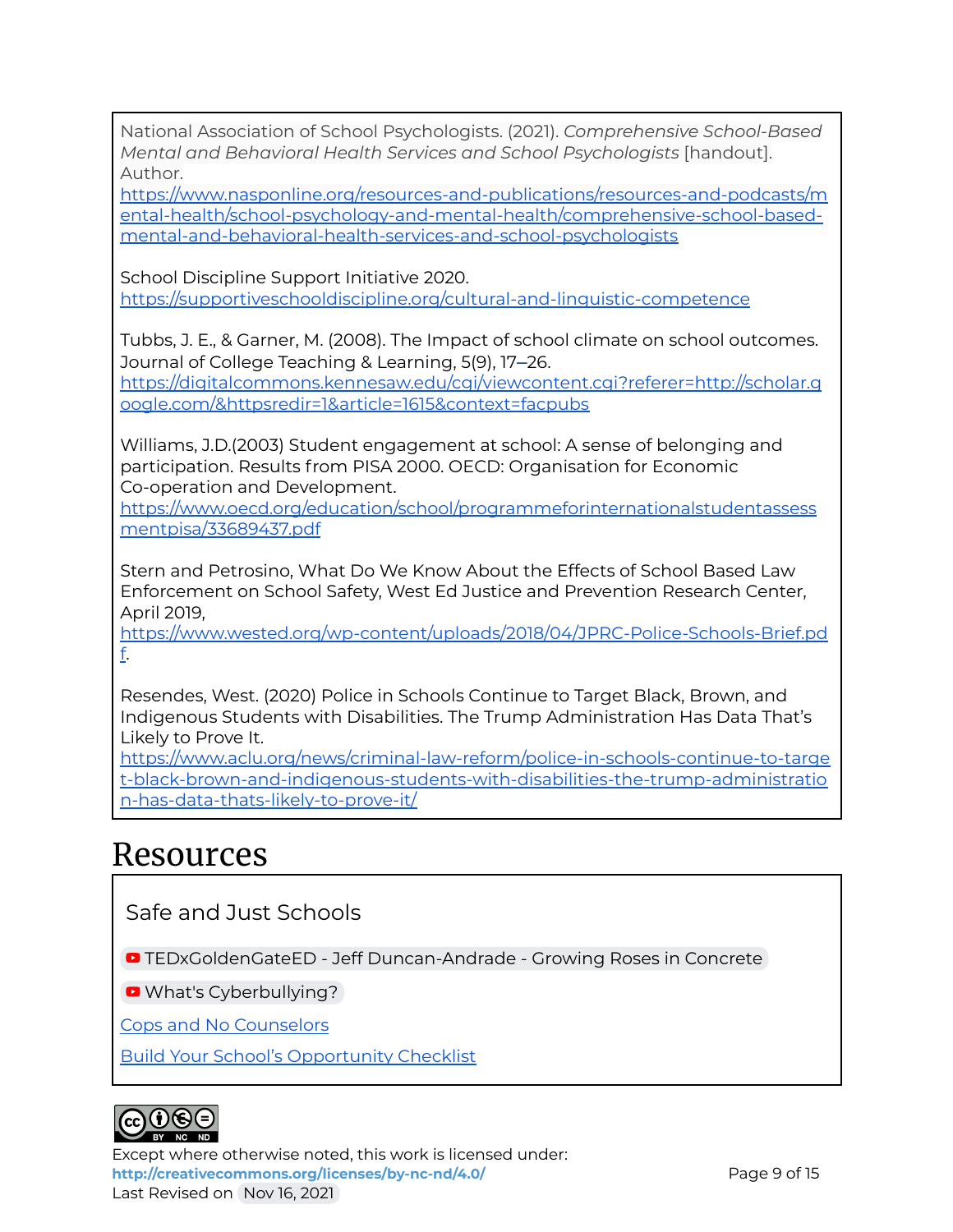6 Strategies for Building Better Student [Relationships](https://www.edutopia.org/article/6-strategies-building-better-student-relationships)

VIDEO: The Power of [Relationships](https://www.edutopia.org/video/power-relationships-schools) in Schools

4 Proven Inclusive [Education](https://onlinedegrees.sandiego.edu/inclusive-education-strategies/) Strategies for Educators + 6 Resources

Emotional Safety | Safe [Supportive](https://safesupportivelearning.ed.gov/topic-research/safety/emotional-safety) Learning

4 Ways [Social-Emotional](https://marketbrief.edweek.org/the-startup-blog/4-ways-social-emotional-learning-can-create-safe-school-spaces-for-students/) Learning Can Create Safe School Spaces for All Students -

[Market](https://marketbrief.edweek.org/the-startup-blog/4-ways-social-emotional-learning-can-create-safe-school-spaces-for-students/) Brief

School [Discipline](https://www.nassp.org/top-issues-in-education/position-statements/school-discipline/)

Discipline | Safe [Supportive](https://safesupportivelearning.ed.gov/topic-research/environment/discipline) Learning

PACE - Supporting students' [social-emotional,](https://edpolicyinca.org/topics/supporting-students-social-emotional-mental-physical-health) mental & physical health

What Is the [Relationship](http://smhp.psych.ucla.edu/pdfdocs/activity.pdf) Between Students' Physical Activity and Mental Health?

Student [Perceptions](https://rems.ed.gov/docs/Student_Perceptions_Safety_Fact_Sheet_508C.pdf) of Safety and Their Impact on Creating a Safe School

**[Environment](https://rems.ed.gov/docs/Student_Perceptions_Safety_Fact_Sheet_508C.pdf)** 

SMART GOALS – [TEMPLATE](https://www.sandiego.edu/hr/documents/STAFFGoals-PerfPlanningGuide1.pdf)

[Template](http://bit.ly/2s3jfvm) for Action Plan

#### Surveys

School [Climate](https://www.state.nj.us/education/students/safety/behavior/njscs/NJSCS_ES_Student_Q.pdf) Survey-Elementary

[Student](https://nces.ed.gov/surveys/edscls/pdf/EDSCLS_Student_Questionnaire_English.pdf) Survey - English-Secondary School

[Instructional](https://nces.ed.gov/surveys/edscls/pdf/EDSCLS_Instructional_Questionnaire.pdf) Staff Survey

# Submission Guidelines & Evaluation Criteria

*To earn the micro-credential, you must receive a passing score in Parts 1 and 3, and be proficient for all components in Part 2.*

### Part 1. Overview Questions (Provides Context)

#### **(400-500 words)**

*Please use the suggested word count as a guide to answer the following contextual questions. This will help our assessor understand your current context for working on this micro-credential.*

*Please do not include any information that will make you identifiable to your reviewers*. What information is important to understand the context of your school? Consider things such as population, demographics, any relevant cultural information, urban or rural setting, and special considerations regarding student characteristics.



Except where otherwise noted, this work is licensed under: **<http://creativecommons.org/licenses/by-nc-nd/4.0/>** Page 10 of 15 Last Revised on Nov 16, 2021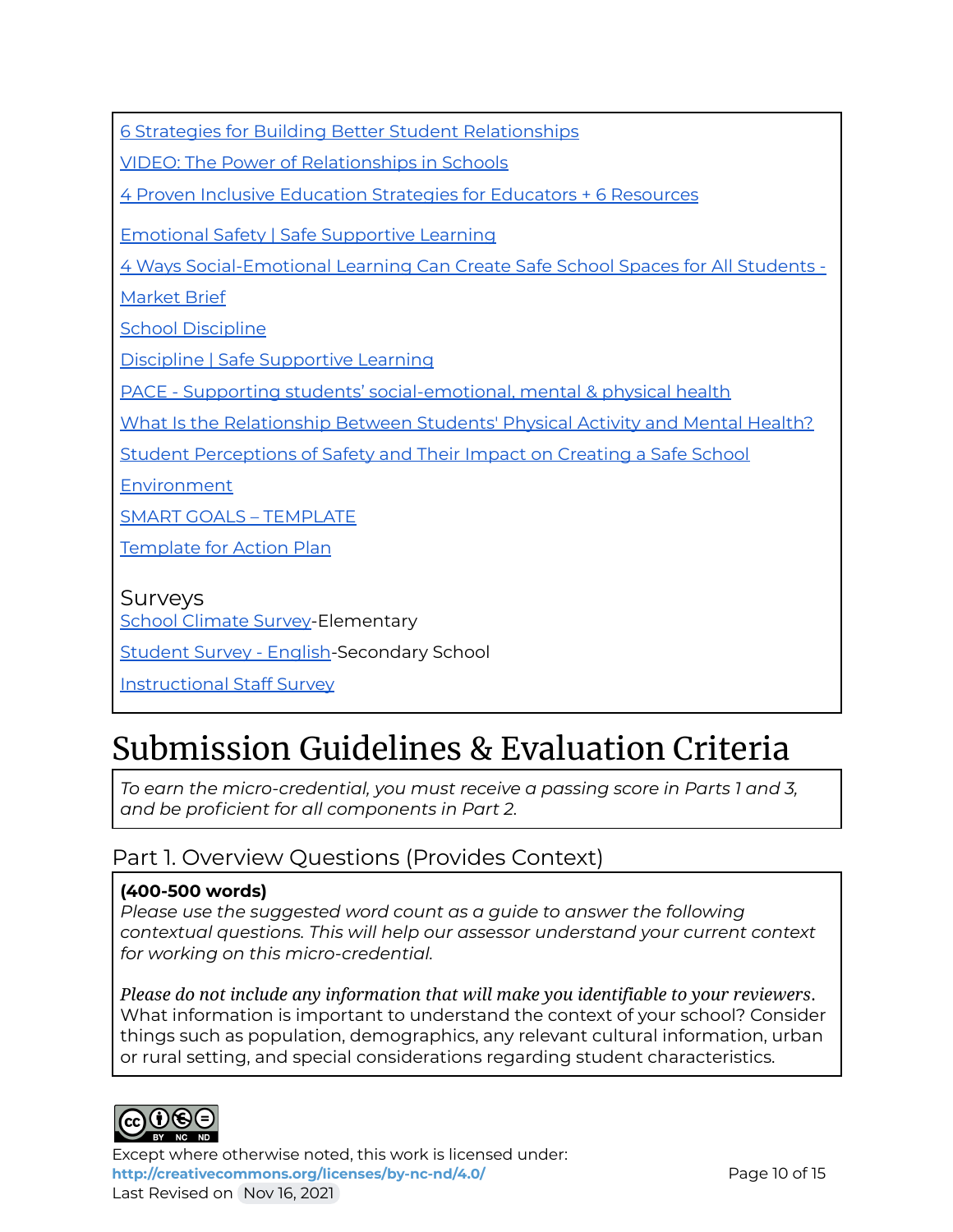Include any additional information that would be important for the micro-credential assessor to know.

- How many students are in your classroom? (This is important for Artifact 1).
- What is your definition of a safe learning environment?
- What is your definition of an equitable learning environment?
- List the elements or evidence you find of a safe and/or equitable school in your present location.
- Explain why you want to earn this micro-credential. What specific needs do you see at your school concerning a safe and/or just environment that you feel you can help improve?

**Passing:** Response includes all requested information, including their current definitions of safe and just schools, the elements of safe/just schools found in their current location, and the needs they hope this micro-credential will help fulfill.

### Part 2. Work Examples/Artifacts/Evidence

To earn this micro-credential please submit the following three artifacts as evidence of your learning.

*\*Please do not include any information that will make you or your students identifiable to your reviewers.*

#### **Artifact 1: School Climate Survey and Analysis**

- 1. Administer a school climate survey to at least 90% of students that are enrolled in one of your classes and administer the instructional staff survey to at least three of your colleagues. **The actual surveys do not need to be uploaded** and you may adapt the surveys to be appropriate and relevant to your school and classroom.
- 2. **(500-700 words)** Compile and upload an analysis of the results. Your analysis should include:
	- Summary of results for both surveys. For each survey include:
		- Number that completed the survey
		- A graph that illustrates results
		- A summary of results statement
		- What you learned
	- Method of administering the surveys
	- Number of people who took the survey
	- Challenges in administration logistics
	- Recommendations: Explain your reasoning based on the results, along with your recommendations for next steps.

#### **Artifact 2: Action Plan**



Except where otherwise noted, this work is licensed under: <http://creativecommons.org/licenses/by-nc-nd/4.0/><br>
Page 11 of 15 Last Revised on Nov 16, 2021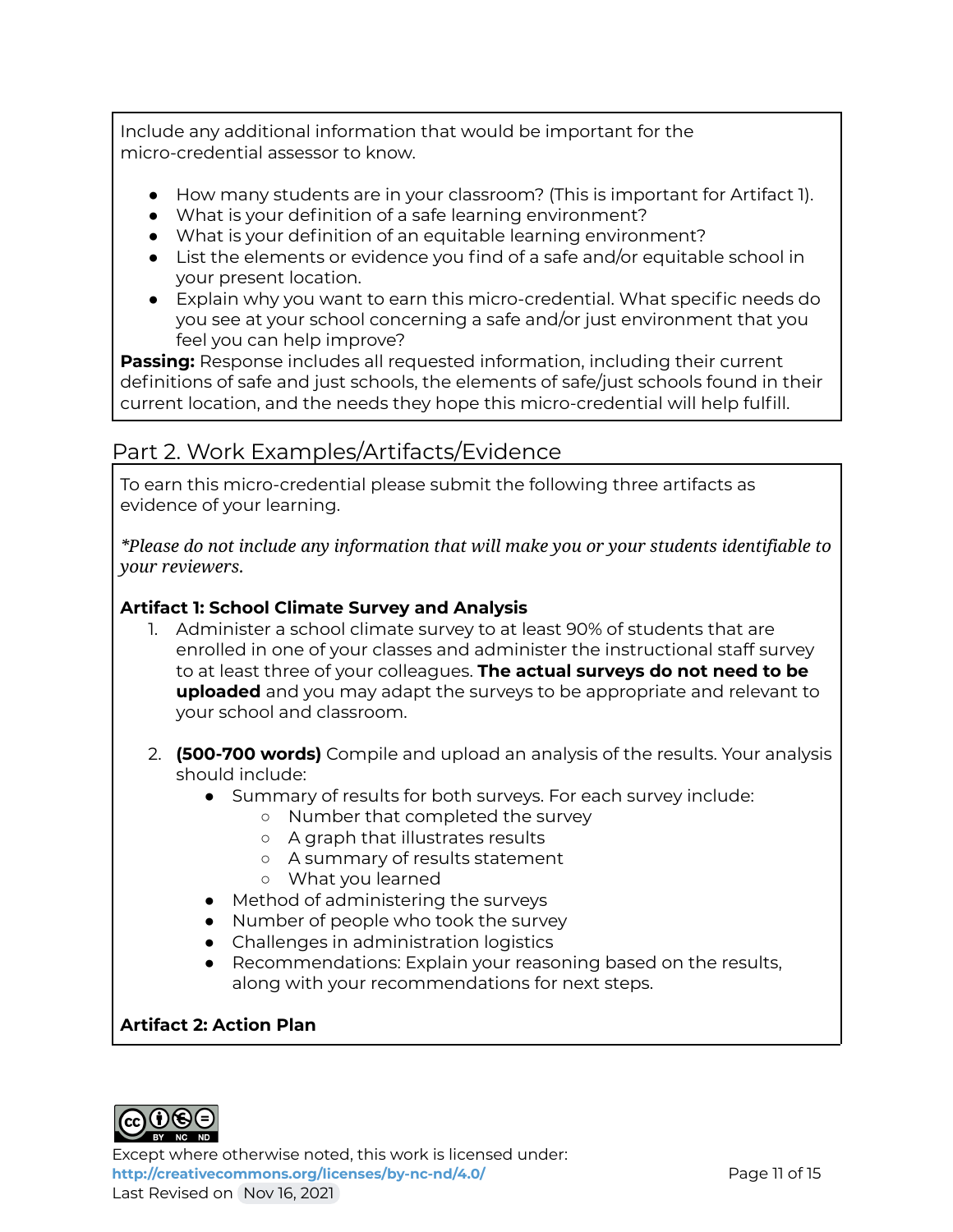After reviewing your class and educator surveys, select **two** issues that impact safety and/or equity concerns in your classroom or your school. For each issue take the following steps:

- 1. Complete Part 1 of the Action Plan Template (found in the resource section) using a SMART goal that would alleviate or reduce the concerns (see examples in the resources section).
- 2. Implement the action plan in your classroom for four weeks.
- 3. After implementation, complete Part 3 of the template by writing a summary of the results.

#### Part 2 Rubric

|                                                                                          | <b>Proficient</b>                                                                                                                                                                             | <b>Basic</b>                                                                                                                                                                                                      | <b>Developing</b>                                                                                                                                                                                                                             |
|------------------------------------------------------------------------------------------|-----------------------------------------------------------------------------------------------------------------------------------------------------------------------------------------------|-------------------------------------------------------------------------------------------------------------------------------------------------------------------------------------------------------------------|-----------------------------------------------------------------------------------------------------------------------------------------------------------------------------------------------------------------------------------------------|
| <b>Artifact 1:</b><br><b>School</b><br><b>Climate</b><br><b>Survey</b><br><b>Results</b> | Survey is<br>administered to<br>90% of students in<br>one class and<br>three colleagues.<br>Your analysis<br>includes all of the<br>following:<br>-Summary of<br>results for both<br>surveys. | Survey is<br>administered to 50%<br>of the students in<br>the class and two<br>colleagues. Partial<br>summary of the<br>administration is<br>provided.<br>Your analysis<br>includes some all of<br>the following: | Survey is<br>administered to less<br>than 25% of students.<br>Teacher survey is<br>administered to at<br>least one colleague.<br>No summary of the<br>administration is<br>provided.<br>Your analysis is<br>missing most of the<br>following: |
|                                                                                          | Includes all of the<br>following for each<br>survey:                                                                                                                                          | -Summary of results<br>for both surveys.                                                                                                                                                                          | Summary of results<br>for both surveys                                                                                                                                                                                                        |
|                                                                                          | -Number that<br>completed the<br>survey                                                                                                                                                       | Includes some of the<br>following for each<br>survey include:<br>-Number that                                                                                                                                     | Missing most of the<br>following for each<br>survey:                                                                                                                                                                                          |
|                                                                                          | -A graph that<br>illustrates results                                                                                                                                                          | completed the<br>survey                                                                                                                                                                                           | -Number that<br>completed the<br>survey                                                                                                                                                                                                       |
|                                                                                          | -A summary<br>statement of<br>results statement                                                                                                                                               | -A graph that<br>illustrates results<br>-A summary                                                                                                                                                                | -A graph that<br>illustrates results                                                                                                                                                                                                          |
|                                                                                          | -What you learned                                                                                                                                                                             | statement of results                                                                                                                                                                                              | -A summary<br>statement of results                                                                                                                                                                                                            |



Except where otherwise noted, this work is licensed under: <http://creativecommons.org/licenses/by-nc-nd/4.0/><br>Page 12 of 15 Last Revised on Nov 16, 2021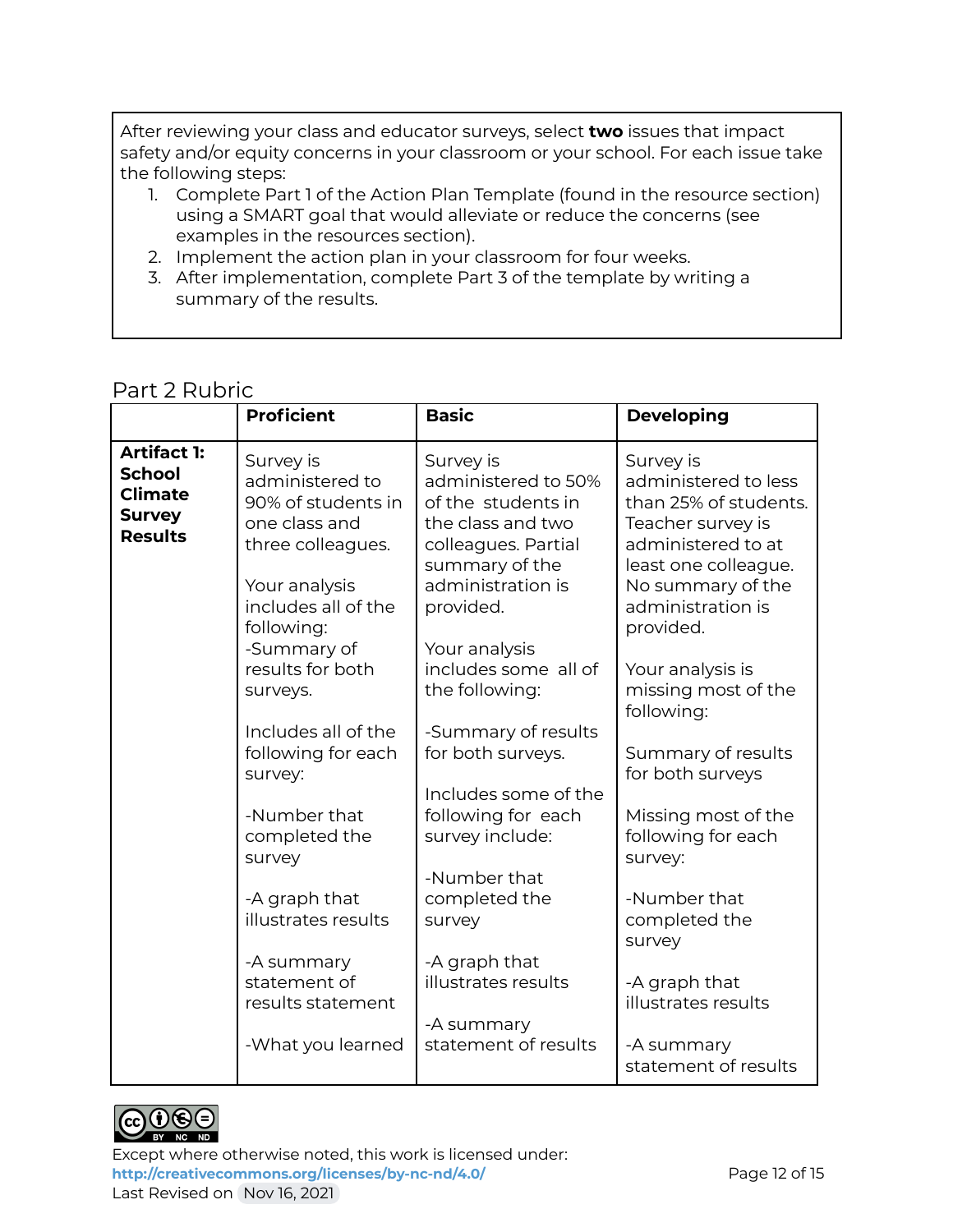|                                          | -Method of<br>administering the<br>surveys<br>-Number of<br>people who took<br>the survey<br>-Challenges in<br>administration<br>logistics<br>-Recommendation<br>s that includes<br>your reasoning for<br>making the<br>recommendation                                                                    | -What you learned<br>-Method of<br>administering the<br>surveys<br>-Number of people<br>who took the survey<br>-Challenges in<br>administration<br>logistics<br>-Recommendations<br>that include your<br>reasoning for making<br>the recommendation                                                                                         | -What you learned<br>-Method of<br>administering the<br>surveys<br>-Number of people<br>who took the survey<br>-Challenges in<br>administration<br>logistics<br>-Recommendations<br>that include your<br>reasoning for making<br>the recommendation |
|------------------------------------------|-----------------------------------------------------------------------------------------------------------------------------------------------------------------------------------------------------------------------------------------------------------------------------------------------------------|---------------------------------------------------------------------------------------------------------------------------------------------------------------------------------------------------------------------------------------------------------------------------------------------------------------------------------------------|-----------------------------------------------------------------------------------------------------------------------------------------------------------------------------------------------------------------------------------------------------|
| <b>Artifact 2:</b><br><b>Action Plan</b> | Action plan is<br>submitted and all<br>parts are<br>completed.<br>The SMART Goal is:<br>-Specific<br>-Measurable<br>-Attainable<br>-Relevant<br>-Timebound<br>And<br>The Strategy(s)<br>aligns with SMART<br>Goal and is<br>realistic<br>And<br>Success criteria is<br>specific and<br>measurable.<br>And | Action plan<br>incorporates only<br>portions of a SMART<br>goal or steps<br>outlined in the plan.<br>Summary answers<br>are incomplete.<br>The SMART Goal is<br>not:<br>-Specific<br>-Measurable<br>-Attainable<br>-Relevant<br>-Timebound<br>Or<br>The<br>Strategy(s)doesn't<br>align with SMART<br>Goal and/or is not<br>realistic.<br>Or | Action plan or<br>summary answers<br>are not submitted.<br>Or<br>Most of the elements<br>are missing.<br>Or<br>Not all parts of the<br>template are<br>completed.                                                                                   |



Except where otherwise noted, this work is licensed under: <http://creativecommons.org/licenses/by-nc-nd/4.0/><br>Page 13 of 15 Last Revised on Nov 16, 2021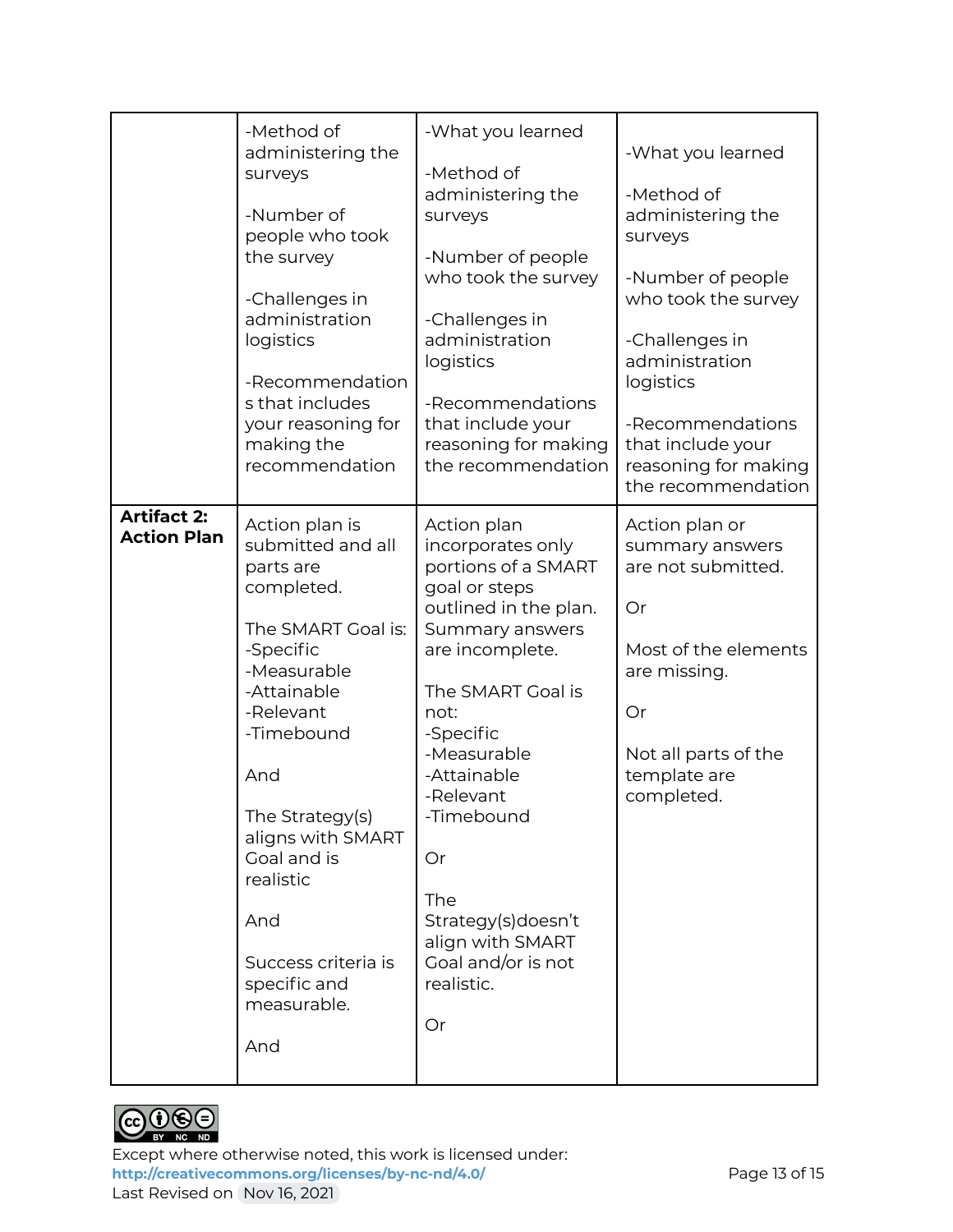| Timeframe is<br>realistic.<br>And                                                                                                  | Success criteria is not<br>specific and/or<br>measurable                                                                       |  |
|------------------------------------------------------------------------------------------------------------------------------------|--------------------------------------------------------------------------------------------------------------------------------|--|
|                                                                                                                                    | Or                                                                                                                             |  |
| Rationale is<br>aligned with<br>SMART goal and is<br>relevant to the                                                               | Timeframe is<br>unrealistic                                                                                                    |  |
| context of the<br>educator.                                                                                                        | Or                                                                                                                             |  |
| And                                                                                                                                | Rationale is not<br>aligned with SMART<br>goal and/or is not                                                                   |  |
| Part 3-Summary is<br>completed<br>thoughtfully and<br>answers all                                                                  | relevant to the<br>context of the<br>educator                                                                                  |  |
| questions.                                                                                                                         | Or                                                                                                                             |  |
| And                                                                                                                                | Part 3-Summary is<br>not completed                                                                                             |  |
| Evidence that<br>educator took the<br>time to reflect on<br>the results of the<br>implementation.                                  | thoughtfully and not<br>all questions are<br>answered.<br>Or                                                                   |  |
| And                                                                                                                                | There is no evidence                                                                                                           |  |
| Modifications and<br>next steps are<br>aligned to the<br>original SMART<br>Goal, are grade-<br>level appropriate<br>and realistic. | that educator took<br>the time and effort to<br>reflect on the results<br>of the<br>implementation<br>and/or<br>modifications. |  |
|                                                                                                                                    | Or                                                                                                                             |  |
|                                                                                                                                    | Next steps are not<br>aligned to the<br>original SMART Goal,<br>and are not grade-<br>level appropriate<br>and/or realistic.   |  |



Except where otherwise noted, this work is licensed under: <http://creativecommons.org/licenses/by-nc-nd/4.0/><br>Page 14 of 15 Last Revised on Nov 16, 2021